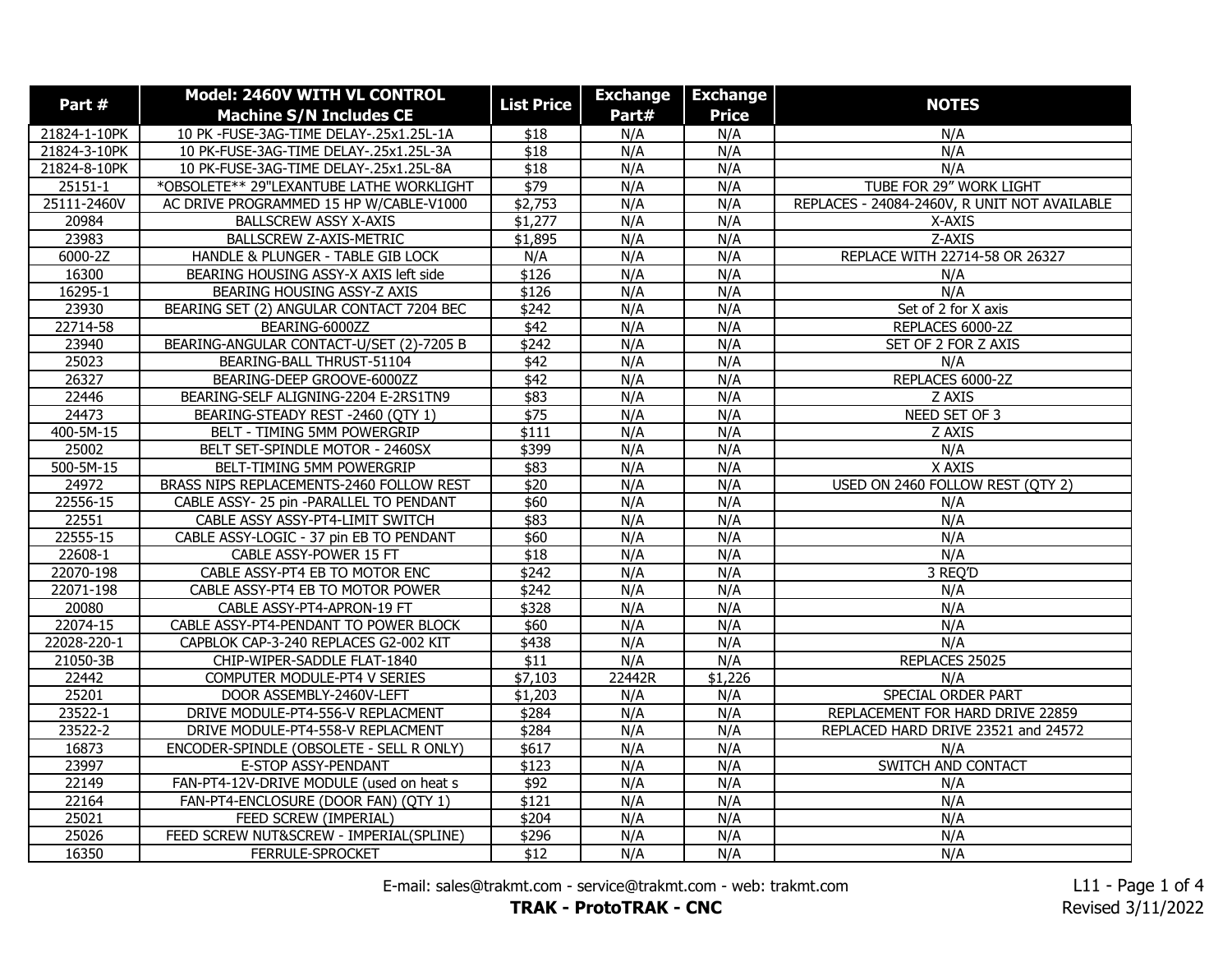| Part#                  | Model: 2460V WITH VL CONTROL               | <b>List Price</b> | <b>Exchange</b> | <b>Exchange</b> | <b>NOTES</b>                                 |
|------------------------|--------------------------------------------|-------------------|-----------------|-----------------|----------------------------------------------|
|                        | <b>Machine S/N Includes CE</b>             |                   | Part#           | <b>Price</b>    |                                              |
| 22552                  | FILTER-PT4-12 X 13.8                       | \$12              | N/A             | N/A             | N/A                                          |
| 22552-1                | FILTER-PT4-5.75 X 5.75                     | $\overline{$12}$  | N/A             | N/A             | N/A                                          |
| 22435                  | FINGER GUARD-PT4 FAN (used on 22149)       | $\overline{$12}$  | N/A             | N/A             | N/A                                          |
| 21893-2                | FUSE-500 VOLT-SLO BLO TYPE-2 AMP           | \$18              | N/A             | N/A             | N/A                                          |
| 21893-25               | FUSE-500 VOLT-SLO BLO TYPE-25 AMP          | \$18              | N/A             | N/A             | N/A                                          |
| 23153-6                | FUSE-600VA-TIME DELAY-CLASS CC-6 AMP       | \$29              | N/A             | N/A             | N/A                                          |
| 22026-60               | FUSE-CLASS J TIME DELAY-AJT 60 AMP         | \$42              | N/A             | N/A             | N/A                                          |
| 25200-3                | GIB-X AXIS FOR (2460 old style)            | \$167             | N/A             | N/A             | OLD VERSION - MACHINES BEFORE Q4 2008        |
| 21050-3F               | GIB-Z AXIS (375mm)1840VL &CSS & 2460SX     | \$168             | N/A             | N/A             | N/A                                          |
| 21241-36               | HANDLE - DOOR HANDLE, LATHES               | \$61              | N/A             | N/A             | N/A                                          |
| 20082-2                | HANDWHEEL - ELECTRONIC HANDWHEEL X-AXIS    | \$819             | N/A             | N/A             | <b>X-AXIS TRL</b>                            |
| $\overline{20082} - 3$ | HANDWHEEL - ELECTRONIC HANDWHEEL Z-AXIS    | \$819             | N/A             | N/A             | N/A                                          |
| 26357                  | HOSE-FLEXIBLE COOLANT - 3/8X84"            | $\sqrt{$67}$      | N/A             | N/A             | REPLACES 21050-3D                            |
| 20295                  | JOGSTICK-ASSEMBLY                          | \$656             | N/A             | N/A             | N/A                                          |
| 22714-26               | LAMP - ASSY-110V 60Hz                      | \$416             | N/A             | N/A             | N/A                                          |
| 23341                  | LIGHT BULB-WORK LIGHT (all - except 1840   | $\overline{$18}$  | N/A             | N/A             | N/A                                          |
| $22551 - 1$            | <b>LIMIT SWITCH ASSY-RIGHT</b>             | \$242             | N/A             | N/A             | X AND Z AXIS                                 |
| 22683                  | LIMIT SWITCH-DOOR LIMT-1540,1845,2460/70   | \$75              | N/A             | N/A             | N/A                                          |
| 22291                  | LUBE PUMP-W/CABLE-1630, 1845, 2460, 2470   | \$558             | N/A             | N/A             | N/A                                          |
| 22065-2                | MODULE ASSY-PT4-EB-SPIN/AUX I/F-LATHE      | \$1,149           | N/A             | N/A             | N/A                                          |
| 22068-2                | ** OBSOLETE ** MOD ASSY-VL-ENCOD INTERFACE | \$674             | N/A             | <b>CALL FOR</b> | N/A                                          |
|                        |                                            |                   |                 | <b>PRICING</b>  |                                              |
| 21994                  | OBSOLETE. SEE P/N 21994R                   | N/A               | 21994R          | \$1,590         | EXCHANGE MOTOR ASSY-V-BRUSHLESS / X, Y AND Z |
|                        |                                            |                   |                 |                 | <b>AXIS</b>                                  |
| 7205-AVH               | NILOS RING                                 | \$10              | N/A             | N/A             | N/A                                          |
| 16452                  | <b>NUT CLAMP Z-AXIS</b>                    | $\sqrt{$37}$      | N/A             | N/A             | X & Y AXIS                                   |
| 16314                  | NUT-CLAMP-X AXIS                           | \$37              | N/A             | N/A             | X AXIS                                       |
| 27284                  | PAINT KIT - TOUCH UP                       | \$108             | N/A             | N/A             | N/A                                          |
|                        |                                            | OBSOLETE-         |                 |                 |                                              |
| 22328-2                | PENDANT VL                                 | See 22328-        | 22328-2R        | \$1,941         | N/A                                          |
|                        |                                            | 2R                |                 |                 |                                              |
| 24200-2                | <b>BRAKE SPRING</b>                        | N/A               | N/A             | N/A             | N/A                                          |
| 16983-1                | PULLEY-SOLID 44 TEETH - 5M HTD             | \$168             | N/A             | N/A             | X & Z AXIS                                   |
| 23265                  | PUMP COOLANT 1/8 HP                        | \$476             | N/A             | N/A             | N/A                                          |
| 28045                  | REPLACEMENT KIT-SERVOBLOK                  | \$1,226           | N/A             | N/A             | N/A                                          |
| 22157-32               | RESISTOR-750W-32 OHM-BRAKE                 | \$123             | N/A             | N/A             | N/A                                          |
| 24306                  | RUBBER PAD-2460V-HEADSTOCK                 | \$68              | N/A             | N/A             | N/A                                          |
| 25050-5                | SAFETY GLASS-2460                          | \$108             | N/A             | N/A             | N/A                                          |
| 25050-1                | SPINDLE MOTOR-2460-15HP                    | \$1,817           | N/A             | N/A             | N/A                                          |
| 21258                  | TRANSFORMER-1840 1000VA EI ++SEE NOTES++   | $\sqrt{$491}$     | N/A             | N/A             | N/A                                          |
| 25024                  | WIPER-BEDWAY (V - TAILSTOCK)-2460SX        | \$29              | N/A             | N/A             | N/A                                          |
| 25200-2                | WIPER-BEDWAY (X AXIS REAR)                 | \$29              | N/A             | N/A             | N/A                                          |

E-mail: sales@trakmt.com - service@trakmt.com - web: trakmt.com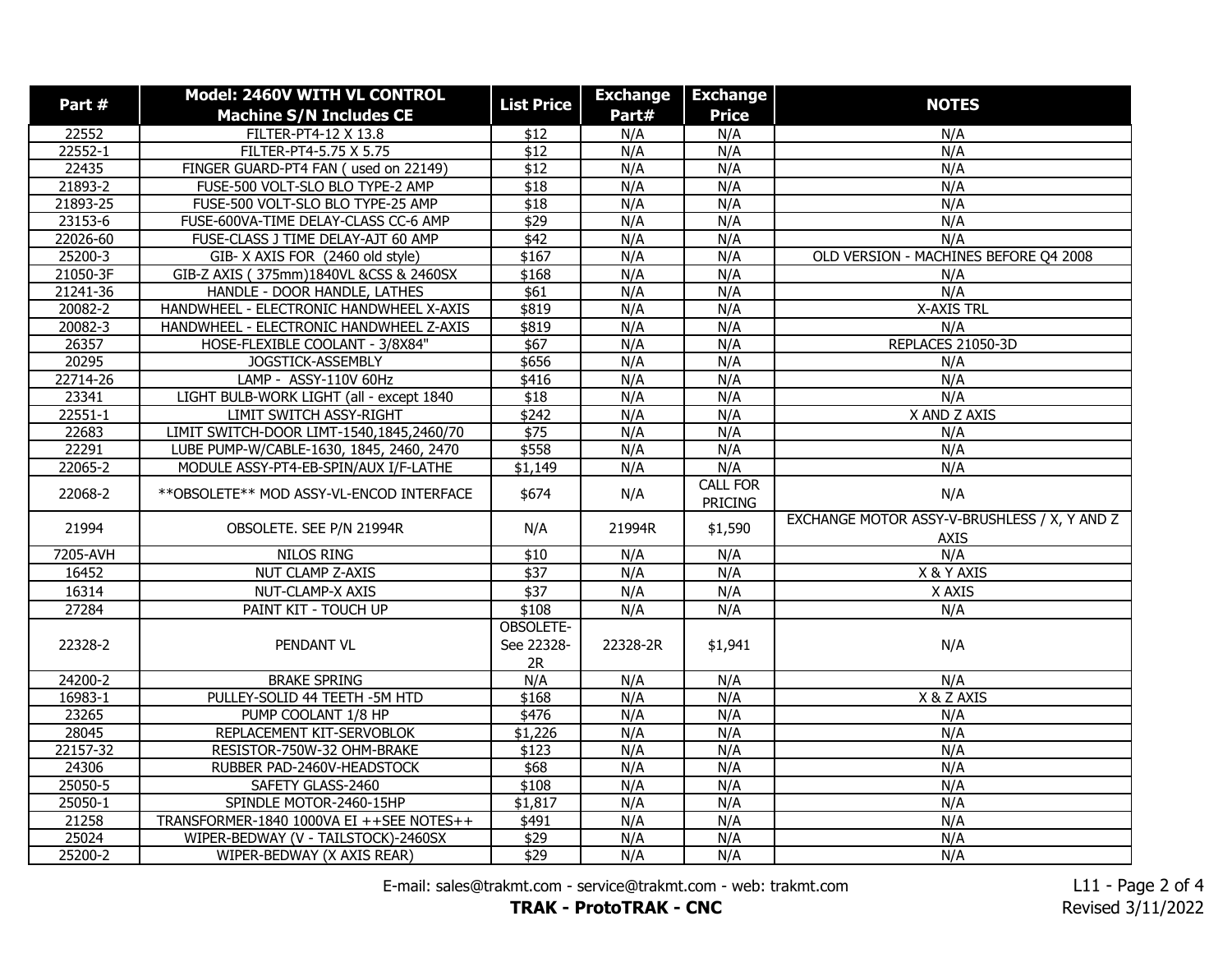| Part #             | Model: 2460V WITH VL CONTROL            | <b>List Price</b> | <b>Exchange</b> | <b>Exchange</b> | <b>NOTES</b>                  |
|--------------------|-----------------------------------------|-------------------|-----------------|-----------------|-------------------------------|
|                    | <b>Machine S/N Includes CE</b>          |                   | Part#           | <b>Price</b>    |                               |
| 25200-1            | WIPER-BEDWAY (X AXIS, FRONT)            | \$29              | N/A             | N/A             | N/A                           |
| 25200-6            | WIPER-BEDWAY FLAT WAY-2460              | \$29              | N/A             | N/A             | N/A                           |
| 25200-6            | WIPER-BEDWAY FLAT WAY-2460              | \$29              | N/A             | N/A             | N/A                           |
| 25200-4            | WIPER-BEDWAY V WAY-2460                 | $\sqrt{$29}$      | N/A             | N/A             | N/A                           |
| 25200-4            | WIPER-BEDWAY V WAY-2460                 | $\sqrt{$29}$      | N/A             | N/A             | N/A                           |
| 20995              | YOKE-Z AXIS                             | \$491             | N/A             | N/A             | N/A                           |
|                    | <b>Headstock Parts</b>                  |                   |                 |                 |                               |
| 25221              | BB SET-TAPERED ROLLER-SPINDLE-2460/2470 | \$878             | N/A             | N/A             | INCLUDES 25100-3 AND 25100-12 |
| 25100-24           | BEARING-DEEP GROOVE BALL                | \$83              | N/A             | N/A             | N/A                           |
| 25100-22           | BEARING-DEEP GROOVE-BALL                | $\frac{1}{2}96$   | N/A             | N/A             | N/A                           |
| 25100-23           | WAY COVER-COLUMN-TOP-DPM3/5             | N/A               | N/A             | N/A             | N/A                           |
| 25100-12           | <b>CHAIN - MASTER LINK-CHAIN RS-40</b>  | N/A               | N/A             | N/A             | <b>ORDER 25221</b>            |
| 25100-3            | WAY COVER-COLUMN-TOP-DPM3/5             | N/A               | N/A             | N/A             | <b>ORDER 25221</b>            |
| 25100-44           | CHANGE SPEED JAW                        | $\sqrt{$75}$      | N/A             | N/A             | N/A                           |
| 25110              | CLUSTER GEAR & SHAFT ASSEMBLY - 2460    | \$1,894           | N/A             | N/A             | CONSIST OF 25100-23 AND 25149 |
| 25149              | PULLEY, TIMING                          | N/A               | N/A             | N/A             | N/A                           |
| 25100-34           | <b>GASKET</b>                           | $\overline{$12}$  | N/A             | N/A             | N/A                           |
| 25100-27           | GEAR - 2460-DO NOT SELL-SEE 25110       | \$476             | N/A             | N/A             | N/A                           |
| 25100-28           | <b>GEAR-2460SX</b>                      | \$476             | N/A             | N/A             | N/A                           |
| 25100-15           | <b>GEAR-ENCODER</b>                     | \$476             | N/A             | N/A             | N/A                           |
| 25100-10           | <b>GEAR-ENCODER-MAIN SHAFT</b>          | \$476             | N/A             | N/A             | N/A                           |
| 25100-7            | <b>GEAR-HIGH-MAIN SHAFT</b>             | \$1,109           | N/A             | N/A             | N/A                           |
| 25100-5            | GEAR-LOW-MAIN SHAFT-2460                | \$1,266           | N/A             | N/A             | N/A                           |
| 25100-40           | <b>GEAR-OIL PUMP</b>                    | \$83              | N/A             | N/A             | N/A                           |
| 25100-29           | <b>INPUT SHAFT</b>                      | \$383             | N/A             | N/A             | N/A                           |
| 25100-13           | <b>LOCK NUT</b>                         | \$163             | N/A             | N/A             | N/A                           |
| 25100-8            | <b>LOCK NUT</b>                         | \$163             | N/A             | N/A             | N/A                           |
| 25100-36           | NUT-LOCK - 2460SX                       | \$12              | N/A             | N/A             | N/A                           |
| 25100-18           | OIL SEAL - 2460 HEADSTOCK               | \$12              | N/A             | N/A             | N/A                           |
| 25100-20           | O-RING                                  | $\overline{$12}$  | N/A             | N/A             | N/A                           |
| 25100-42           | O-RING                                  | \$12              | N/A             | N/A             | N/A                           |
| 25100-38           | PULLEY-2460SX-HEADSTOCK                 | \$121             | N/A             | N/A             | N/A                           |
| 25100-39           | PUMP-OIL-MANUAL (GEARBOX)               | \$163             | N/A             | N/A             | N/A                           |
| 25100-43           | <b>SHAFT</b>                            | \$42              | N/A             | N/A             | N/A                           |
| 25100-19           | SHAFT-ENCODER                           | \$42              | N/A             | N/A             | N/A                           |
| 25100-1            | SPINDLE - 2460SX                        | \$2,766           | N/A             | N/A             | N/A                           |
| 25100-45           | SWING ARM                               | \$42              | N/A             | N/A             | N/A                           |
| <b>Chuck Parts</b> |                                         |                   |                 |                 |                               |
| 28620-1            | Adaptor Plate-Buck-12"                  | \$275             | N/A             | N/A             | N/A                           |
| 28652              | BUCK CHUCK KIT-12" D1-8 (See Notes)     | \$1,822           | N/A             | N/A             | N/A                           |
| 28620              | CHUCK - BUCK 12" w/ Top RVS Jaws        | \$1,240           | N/A             | N/A             | N/A                           |